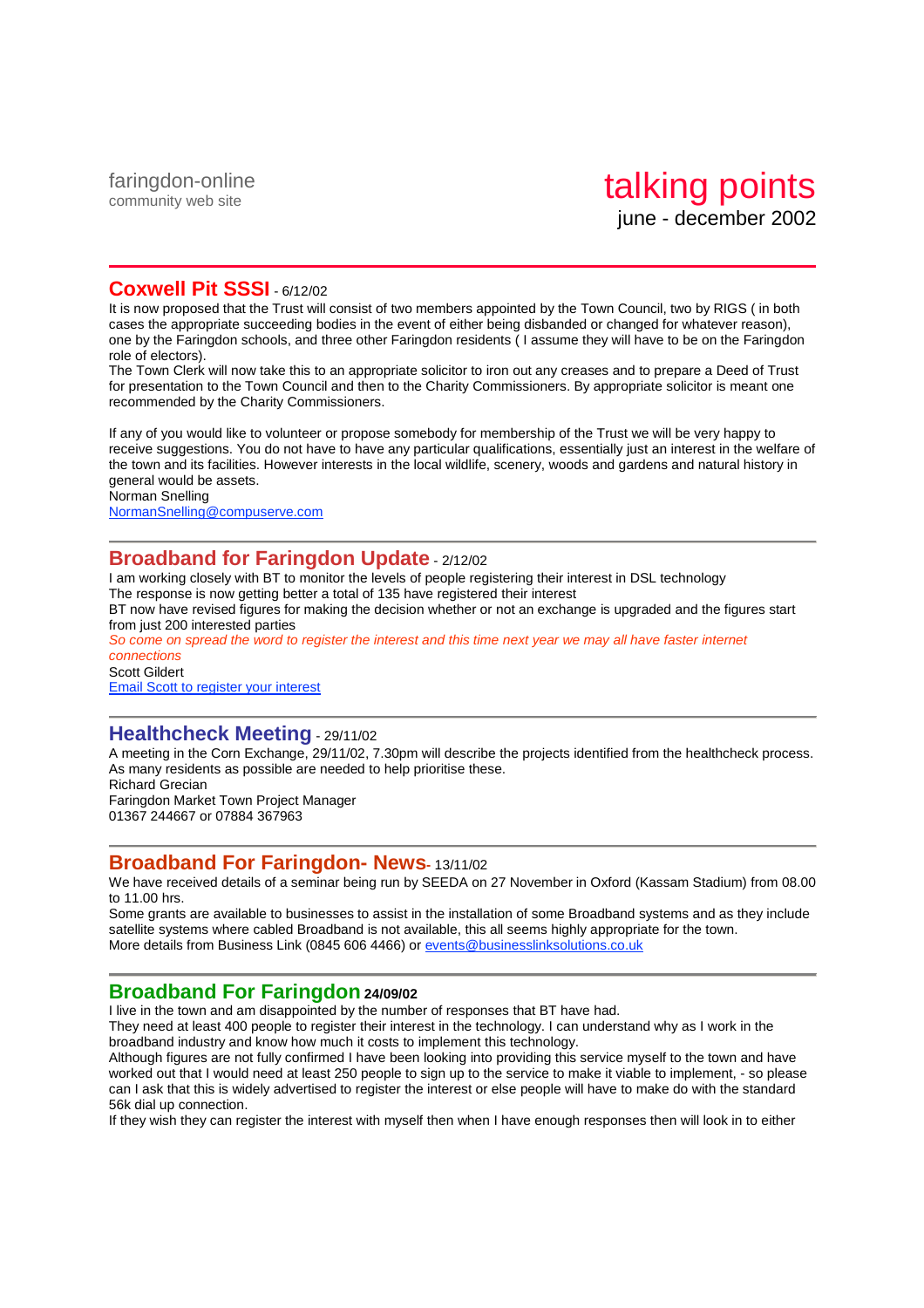implementing it myself or whether to pass the interest onto BT **Scott Gildert** email: Scott.Gildert@telindus.co.uk

## **Town Meeting - Pump House Business Plan - 19/09/02**

I have just been to the Town Meeting called to discuss the Pump House Business Plan.

The overall plan is very good, although there are one or two omissions, for example the ongoing maintenance cost is not included in the impact on the precept. However, it is clear that the choice (hand the building back and pay for repairs, keep the building and pay for the repairs, plus gain the building for the use of Faringdon residents) is really no choice at all, and the plan must be pressed ahead with.

The Council now has a real opportunity to turn around how it is perceived by a significant number of residents. Just because nobody stands for election to the Council does not mean that everybody is happy with it, rather it means that nobody can be bothered to do the work required of a councillor. It's so much easier to come to meetings and throw spanners.

What most people want to see is real progress, rather than the current perception, which is (rightly or wrongly) of large sums of public money being thrown down the toilet. The Council need to get the tenant removed, get the asbestos cleared (both of which have been promised by Councillor Moorhouse in "a matter of weeks"), meet with the Faringdon Trust's representatives and present the plan (in the hope that they may consider withdrawing their legal action), and start the repairs, ideally earlier than the plan proposes.

#### **Jeremy Searle**

#### GOOD NEWS Re Care of Folly Path/Stanford Road/London Road - 6/9/02

It is with pleasure that I can say that Martin Turner Deputy Area Engineer, at the County Council not only took the trouble to ring me last week, but has also written to me outlining not only the County Council's responsibility to this area, but also its commitment from here on in to its upkeep.

Now that we have it in writing, we can expect to see a vastly improved look to the area.

\*\*\*\*\*\*\*\*\*\*\*\*\*\*\*\*\*\*\*\*\*\*\*\*\*\*\*\*\*\*\*\*\*\*\*\*\*\*\*\*\*\*\*\*\*\*\*\*\*\*\*\*\*\*\*\*\*\*\*\*\*\*\* Martin Turners letter states:

#### **Folly Footpath**

The maintenance of the tarmac length of the footway is the responsibility of Oxfordshire CC Environmental Services. Overhanging vegetation and weed growth will be cut back at regular intervals throughout the growing season. For this work to be cost effective, the timing of the cuts will depend on the growth rates throughout the season. It is impossible to state the precise number of cuts and timing, although inspections will be undertaken. It would be most useful for this office(01235 531331) to be notified when and if future problems arise in order that prompt action can be taken. An application of weed killer may also prove necessary in the future and provisional arrangements are in hand. The retaining wall on Stanford Road will also be included.

#### **Stanford Rd/London Rd**

Although funding in the past has prevented an area based weed spray programme it is hoped this can now be established. I therefore propose to include in the weed spray programme London Road and Stanford Road. The build up of growth and dead weeds now established will be cleared as soon as I have resources available. Once cleared, weed spraying should prevent a significant recurrence.

#### **The Folly & Circular path**

The un-metalled (non tarmac) footpaths near The Folly are the responsibility of Oxfordshire CC Cultural Services dept who have been made aware of your concerns. I will send a copy of this letter to them together with your previous correspondence outlining the main issues.

Regarding dog fouling, litter, broken glass I have also passed a copy of recent correspondence to The Vale White Horse DC. \*\*\*\*\*\*\*\*\*\*\*\*\*\*\*\*\*\*\*\*\*\*\*\*\*\*\*\*\*\*\*\*\*\*\*\*\*\*\*\*\*\*\*\*\*\*\*\*\*\*\*\*\*\*\*\*\*\*\*\*\*\*\*\*\*\*\*

All that remains now is for the Vale to show similar commitment, in writing, to its responsibilities towards the area; eg dogs mess, broken glass and litter in the area. Dogs mess bins are required, as is their maintenance; signs advising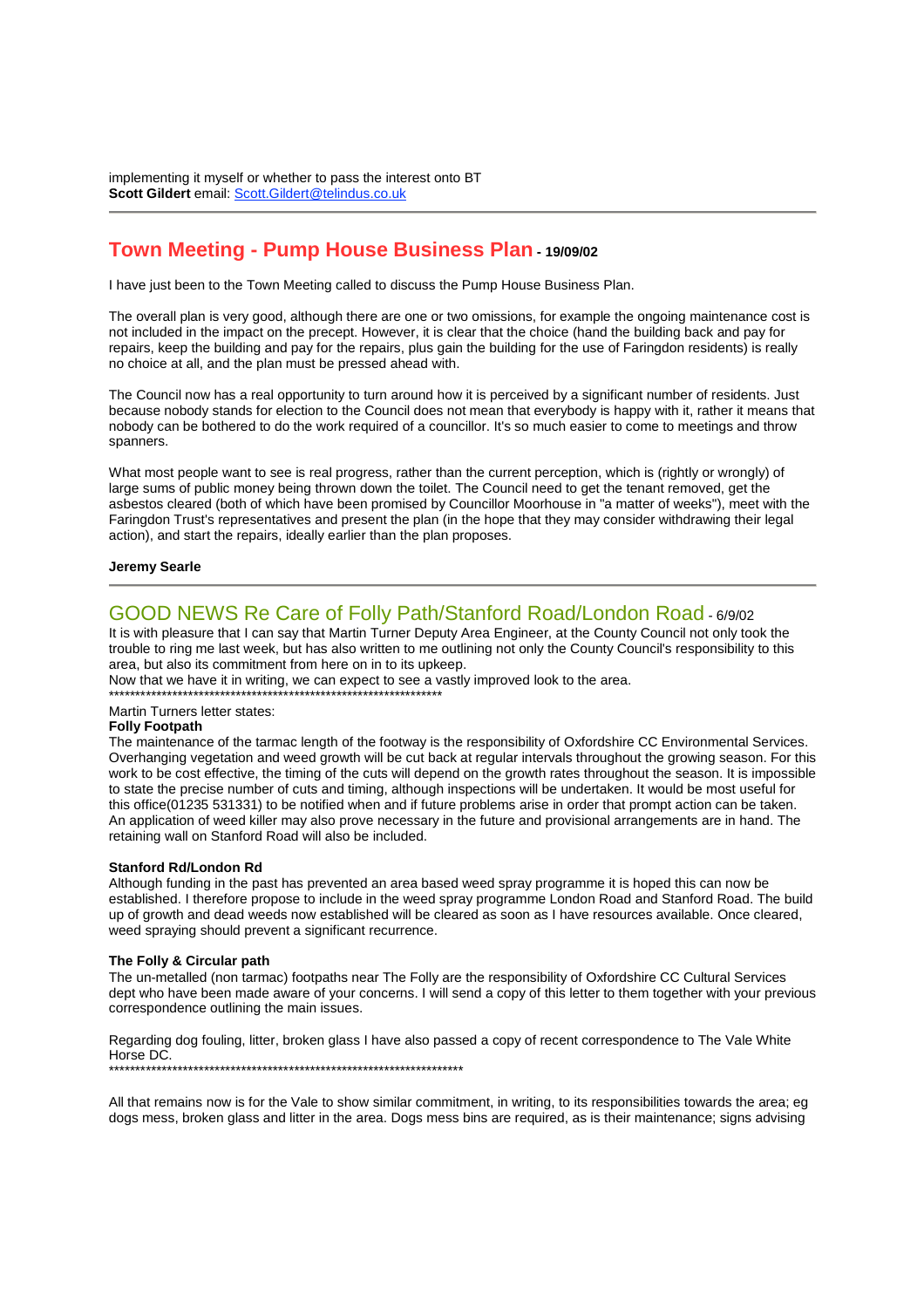of fines for owners allowing their dogs to foul the path are required. And very regular inspections of the area are required, mainly the Folly Path and around the Folly itself, for litter and smashed glass.

Heaven forbid that small children should injure themselves up there, lets hope the DC have enough insurance cover for that sort of claim landing on their desk.

Dom Matterson

## **Old Health Centre - Planning Application GFA/144**- 2/9/02

#### I've seen the plans.

The application is for the conversion of the existing building, at the frontage there are proposed four dormers in the roof to aid two levels. The rest remains single level.

There are proposed to be 15 car parking spaces. The existing in access is to be blocked up, with the existing egress becoming both access and egress.

Peter D King

#### **Old Health Centre - Planning Application GFA/144**- 31/8/02

Change of use from Health Centre to 9\*2 bedroom dwellings and 1\*1 bedroom dwelling.

Applicant : W Associates Ltd

Agent: Victor C Brown Architect PO Box 3358, OxfordOX33 1GB

It doesn't say if it is to be demolished or converted, nor does it mention parking spaces for perhaps as many as 19 cars.

#### **Clean up Faringdon Petition**- Update 31/8/02

I've written again to VWHDC and OCC asking for a detailed response to the Petition. I know it seems established that it is a VWHDC responsibility, but I'd like to see that in writing; along with their views on dogs mess bins. I've asked that it is discussed at the next Healthcheck meeting and also asked June Rennie how I can ensure that it is on the agenda for the next Farinmgdon TC meeting.

It is looking better up there at the moment, but as we've said, we want commitment, published and accountable, to its long term maintenance. I have stressed also that London Road is still a mess - that old estate wall, and raised footpath, all overgrown and decaying. Dom Matterson

#### **Focus on Faringdon -** comment 24/8/02

It's really good that Faringdon Town Council is trying to keep us informed of their activities and important projects in the town. However, in the interest of accuracy and completeness I must make the following comments

**Under Grants awarded 2001/02** foto Film Club should read foto Faringdon - nothing to do with FilmFaringdon- the Film Club

#### **Pump House**

Minutes of a Council meeting in March indicate that the Faringdon Collections Trust(the landlord) met with FTC at the Pump House and said then that they were intending to pursue the 146 notice, to retrieve the lease from FTC.

#### **SSSI**

The bulk of the work to preserve this site was carried out by Mike Windle, Oxfordshire Rigs, and Norman Snelling, a local geologist. They negotiated with the builder and got his agreement to give the site and money for its restoration, to the town. Someone/body needs to be the legal owner, and FTC have agreed to be the legal owner. Management arrangements(Committee or Trust) for the site have not been finalised. I understand these are to be discussed at a full Council meeting in September.

**Skate Park** Demonstration day is to cost £1500 for hire of the mobile facility. An evaluation of potential Skate Park sites is to take place. These include Tuckers Park, Willes Close field, Town park, Oakwood Park but does not include the Leisure Centre as (it was said) VWHDC won't agree to this.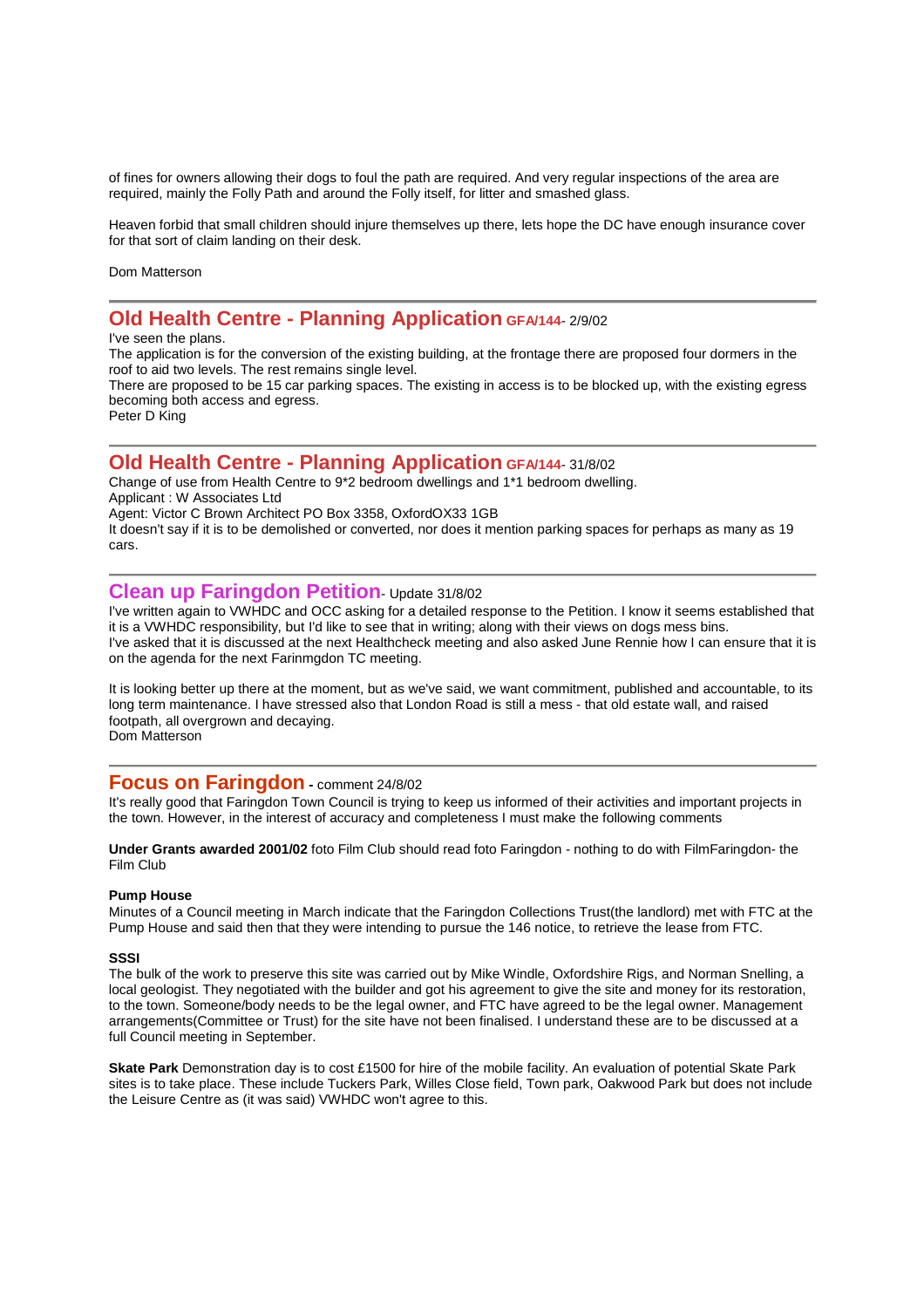It would have been nice to hear about: The town park, and the plans to spend the budgeted money(£3k) on its upkeep Traffic calming measures being introduced by Oxfordshire CC Market Square Improvements update

Gene Webb

#### **Folly Path - Good News** - 22/8/02

I've just heard that Vale White Horse DC now agree that the cleanliness of the Folly path is their responsibility, and because cleaning the path has always been part of Biffa's cleaning contract, regular cleaning will now take place. Hooray!!

Gene Webb

#### **Pump House Business Plan** - 15/8/02

Consideration of the promised business plan for the Pump House could not take place at FTC Finance meeting 14/8/02 as the plan has not been finalised. It seems that a working party has discussed the plan and made changes to the figures of income and expenditure, but a revised document has not been produced. The timetable now is that it will be presented to a full council meeting on 11th September, and at a Town Meeting on either Wednesday 18th or Monday 23rd September Oh dear! Gene Webb

#### **Increase in Car Park Charges** - 15/8/02

The Vale District Council have proposed increases to the car parks charges in Faringdon. Their reasons are that they need more income to offset costs, and don't want to increase the Council Tax.

Faringdon Town Councils Finance Committee have agreed to the proposed charges on the basis that:

- a basic charge of 20p is not much money

- we have nice car parks!!

No mention was made of the impact on 'on street' parking, and how this would affect pedestrians, cyclists, through traffic

No mention of the underused Gloucester St car park - and how this could generate more income.

I despair!!!

Gene Webb

## **Faringdon Town Council and Planning** -4/8/02

Update to my letter of 2nd August detailed below.

It is now 6 days since I Faxed a letter to the Town Council regarding their gross error in making an unsubstantiated representation on my application.

Namely that they objected on the grounds that the scheme would cause a loss of a double garage, when the scheme actually proposed an integral double garage in almost the same location.

The Town Council has made no attempt to contact me, apologies for its error or suggest any solution. This is despite a formal request for the Chairman to meet with me to explain the Town Councils position on this matter. We place our trust in these people to do a job to the best of their ability, in this case they have clearly demonstrated that their best is way short of the mark.

I note Mrs Taylors comments below concerning Mr Hickmores statement about the Town Councils embargo on the loss of garages. I strongly suspect that this is the root cause of the Town Councils objection to my application. However, a complete embargo without any reference to the particular circumstances of an individual case is nonsensical.

I also suspect that the Town Council took the description of my application at face Value as follows;

?Two storey side extension (demolition of garage)? (this was the description of the application being renewed ? it had already been granted permission in the past). In doing so they have failed in their duty to give proper consideration to this planning application, they could not have looked at the plans. It is inconceivable that had they done so they would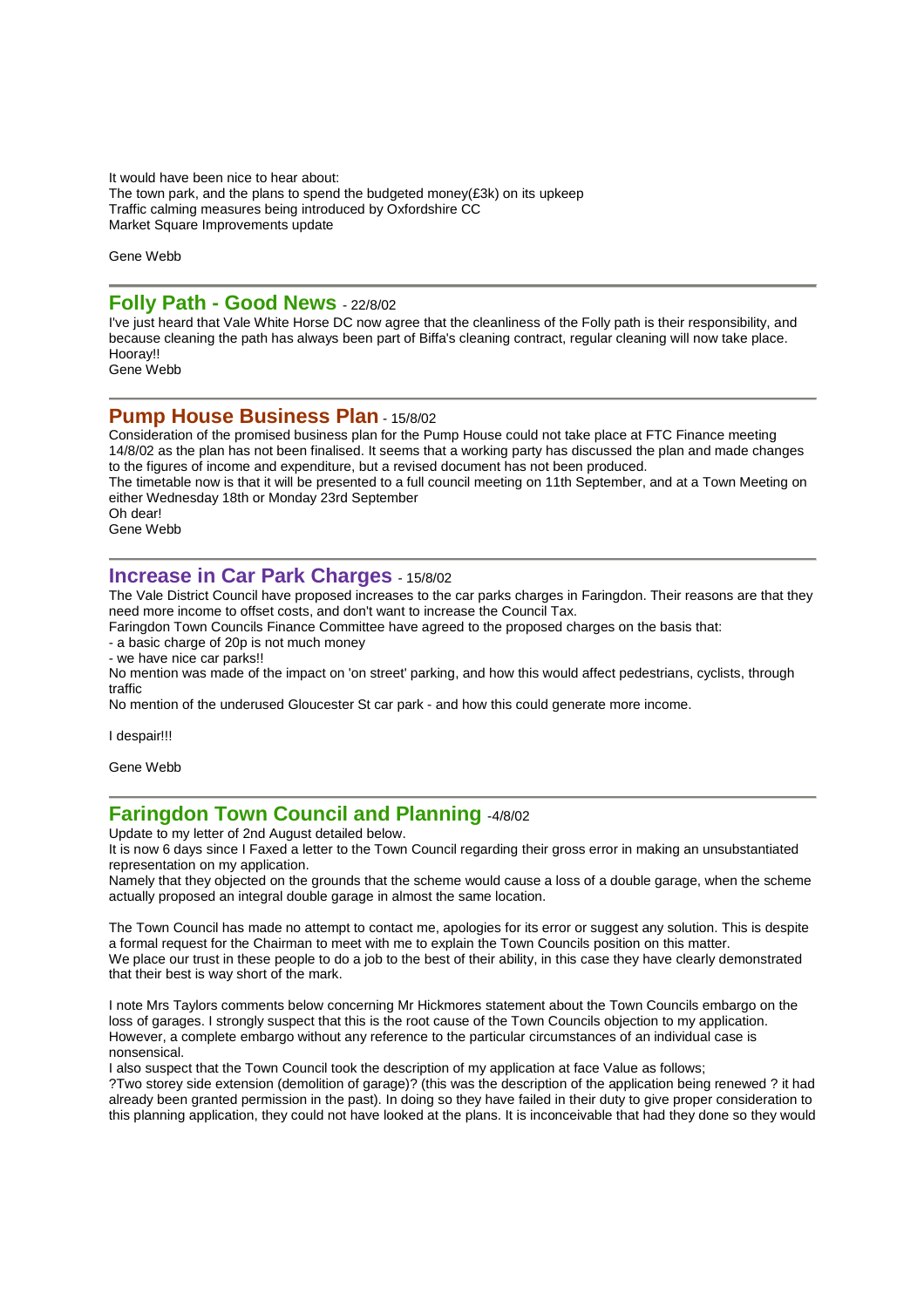have reached the conclusion they did.

The plans clearly show a double garage being replaced, there is no loss of a garage and there cannot be any pressure for onstreet car parking. The real give away on the plans are the large double garage doors shown on the front elevation and the words ?Garage? on the plans. How clearer could it be.

Notwithstanding the above I offered the Town Council an Olive branch to resolve the situation. I formally requested that the application be taken back to its committee for further consideration. They refused and it is not on the agenda.

The Town Council do not have the bottle to admit it has made a mistake in public, nor does it have the bottle to apologies to the person it has done a major injustice.

Again it must be said, if the Town Council cannot be trusted to give proper consideration to this very simple application, how can it be trusted to promote the interests of the Town on complex matters. Peter King

#### **Asbestos and the Pump House-** 2/8/02

FAR has been told by an officer of VWHDC that:

(a) the asbestos was found by the surveyors employed by FTC to cost the repair work on the Pump House,

(b) according to Vale records, no laboratory tests were asked for or done,

(c) the "squatter" is NOT a squatter as he is a paying tenant. (FTC is believed to be his landlord).

(d) as a tenant he is entitled to remain in the building with the asbestos present,

(e) no closure notice is attached to the outside of the Pump House for Public viewing as the closure is not due to health threatening conditions inside,

(f) The closure order referred to by Cllr A Hickmore at the FAR meeting was issued on March 15th 2002 by the "Public sector housing" group at the Vale under Section 604 of the Housing Act.

It was signed by Ian Charles (VWHDC)

The reason for the closure states that the Pump House is "unfit for human habitation as it is not free from serious disrepair". There is NO mention of asbestos on the order.

Faringdon Association of Residents(FAR)

## **Planning applications and Faringdon Town Council** - 2/8/02

Re Mr King's letter:

The Town Council's attitude to planning applications has indeed become puzzling.

At the recent meeting of the Faringdon Association of Residents, someone expressed concern at car parking around the corner of Canada Lane with the Pines. Mr Alan Hickmore, representing the Town Council, responded by stating that the parking problem in the Pines had been noted, and that the problem was due to the fact that many people did not use their garages. They had, he said, either filled the garages with junk, or converted them into living accommodation, and consequently were parking in the road.

"In future" said Mr Hickmore, "The [town] council will no longer be recommending planning applications from that estate to convert garages into living accommodation"

Given that the houses on the Pines estate all have ample hard standing for cars, the logic of the council's position escapes me.

Hilary Taylor

### **A planning application, and Faringdon Town Council!!**- 1/8/02

The town council at its last meeting in its wisdom deemed it appropriate to object to a planning application for a two storey side extension to a residential property on the grounds that it resulted in the loss of a double garage and that it could cause additional pressure for onstreet parking.

This ignores the fact that the application was to renew a permission which raised no objection first time around.

It also ignores the fact that the application plans clearly show that the scheme provides a double integral garage in almost the same location as the garage to be demolished.

The application site also has capacity to accommodate over 7 cars, although only two are needed for this residential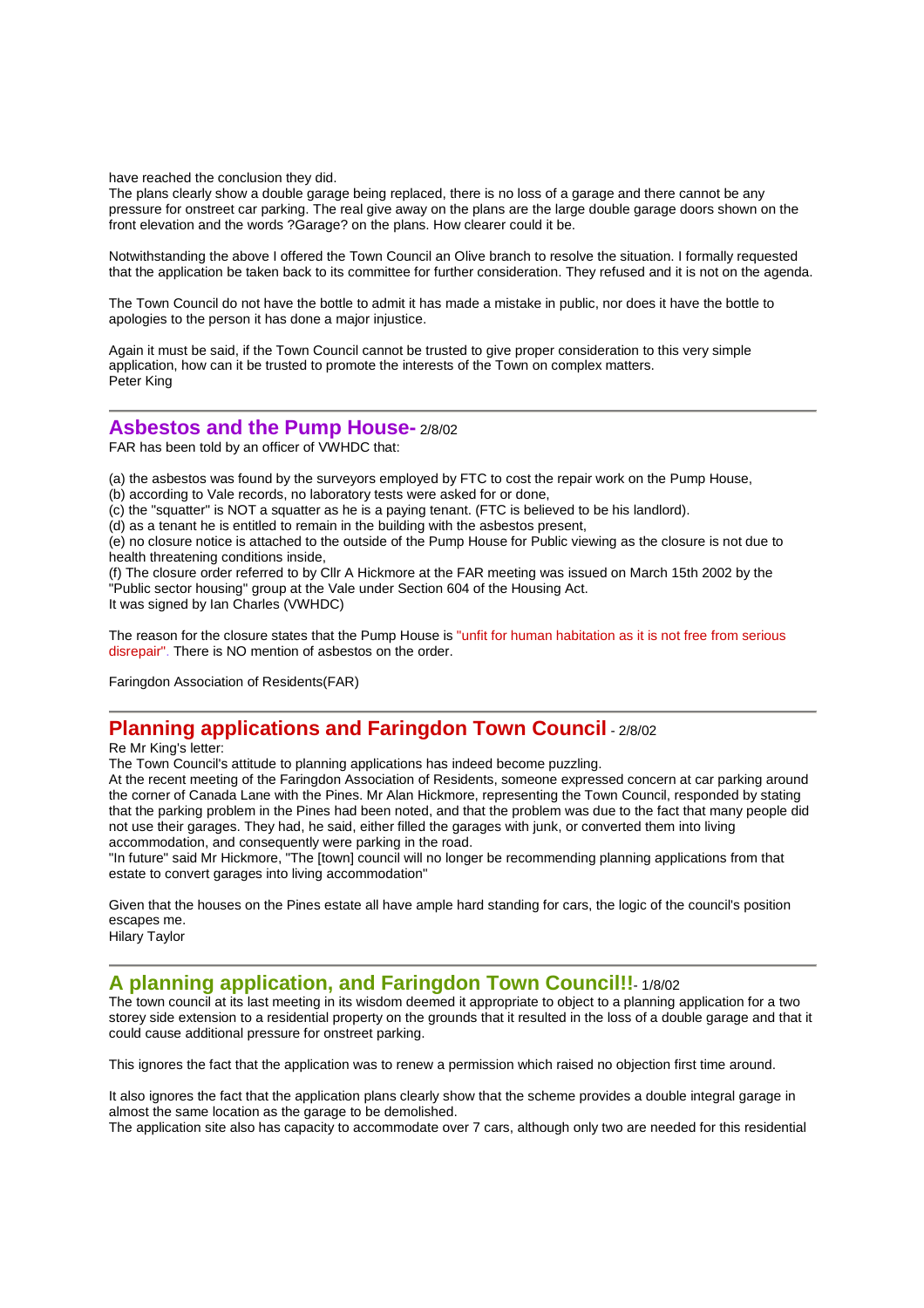property.

There is no loss of a garage and no threat to onstreet parking.

This begs the question whether the Town Council actually bother to look at the plans before them, visit the sites to make informed judgements, or possess the ability to read and understand a building plan.

To top it off the Town Council representative following a discussion with the chairman advised me that it has no ability to alter a recommendation, even if it got it wrong, and that I now have to wait until the District Council consider the matter.

It was also put to me that although it was no excuse I could have attended the meeting to explain my case. This is such a simple case it needs no explaining,

I have subsequently shown the plans to my 70 year old mother in law who immediately saw that the garage was being replaced.

My application will now not go to committee until mid September. The planning officer could have issued a permission under delegated powers this week had the objection which is based on no sound planning grounds not been sent by the Town Council. He suggested that I contact the council because their comments are based on a complete misunderstanding of what is proposed.

If the Town Council cannot get it right on such a simple and straightforward scheme, God help Faringdon with regard to complex applications.

A very concerned and astounded resident.

Peter King

#### Fernham Road Housing Development - 31/7/02

Despite protestations of awareness of the septic tank belonging to residents of Coxwell Lodge Drive, the builders (Ede Ltd) currently clearing Coxwell pit in preparation for the housing to be built there have managed to break open the manhole cover and half fill the tank with rubble.

They now want the residents to meet 'for discussion' but say for there to be a septic tank in that area is not an option. Not quite what we were led to believe.

R.Coward.

#### **BROADBAND in Faringdon** - 22/7/02

BT are now offering customers the ability to pre register their interest for broadband services on www.broadband1.bt.com

Between now and September, BT will announce the number of subscribers required to justify the cost of upgrading the Faringdon telephone exchange.

The website quides you through step by step what you need to do.

If the required number of people register, then we can expect full broadband services to be available in Faringdon Richard Bernard.

#### **The Winged Fellowship Trust**- 22/7/02

Faringdon Town Council has donated £300 to the Winged Fellowship Trust towards cost of holiday care for five disabled Faringdon residents.

Well, what is this Trust, I hear you ask?. It so happens that I spent last week at Netley, near Southampton at one of the five centres the Trust has in Britain.

It is designed to give disabled persons of 18 upwards a holiday with every care they require and also to enable their carers to recuperate in pleasant surroundings. It is not necessary for the person's carer to go as there are plenty of volunteer carers there.

Each person has a single or twin bedded room with en-suite bath/shower.

The centre is in pleasant grounds running right to the water's edge of Southampton Water.

I found the food was excellent and we had interesting excursions using a large coach adapted to take up to 18 wheelchairs and a similar number of carers.

One excursion was to the Basingstoke canal where a specially designed canal boat took 9 wheelchairs at a time up the tree-lined canal and back. Others were to Portsmouth, the New Forest, a bird sanctuary and shopping in Southampton.

Unfortunately, not sufficient people know about this Trust which is of such great value to anyone who otherwise would not be able to have a break. Other centres are at Chigwell Essex, Nottingham, Southport and Bodmin. Further details can be obtained from admin@wft.org.uk

Hector Paroussi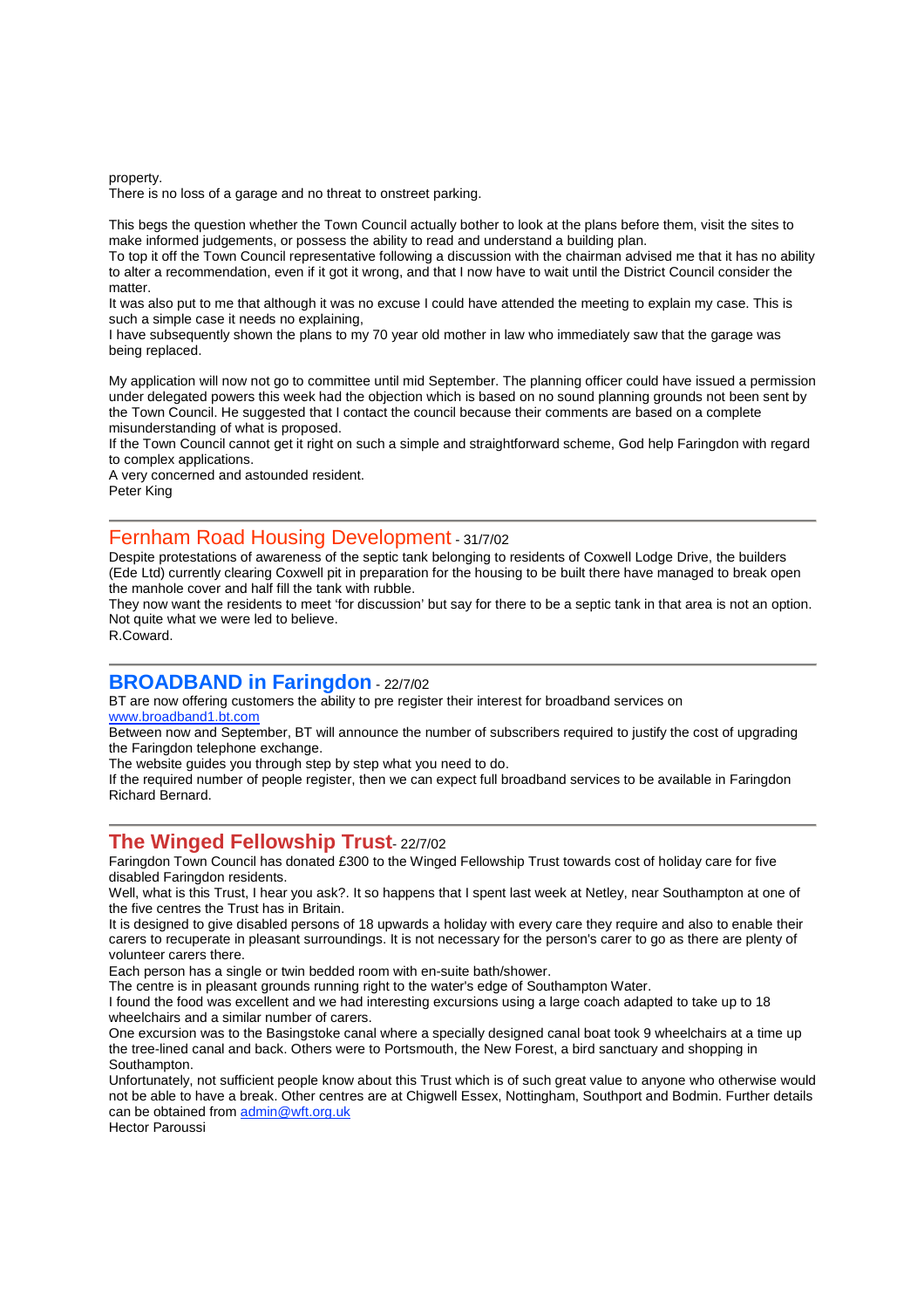#### **Market Square Improvements** - 19/7/02

Some changes to the plan, taking account of local views, have been made.

The plan will go to VWHDC committee 17/7/02 for ratification.

VWHDC plan to make bore holes to investigate the underlying substructure for hidden historic materials and also the possible effects of vibrations from proposed traffic humps.

Some funding has been committed by VWHDC, Oxon County Council, Faringdon JET, local employers anf further funding sources are being investigated.

When all is agreed a detailed specification is needed, for costing and tender purposes.

The next opportunity for Faringdon residents to comment on the plans will be at the Planning approval stage. GeneWebb

## **Folly Park** - 19/7/02

Alison Thompson reported at the Town Council meeting 15/7 that there was an issue about ownership of the ditch that crosses the proposed access to the Folly Park.

Not knowing the ownership of this is causing delay.

VWHDC legal dept are requiring indemnity insurance against ownership claims that may arise in the future. It seems that insurance related to potential housing development of this suggested - costing more than if the land was deemed to be parkland. Costs were not given.

The reason why it should need to relate to housing - when there are no plans for this is unclear. Gene Webb

#### **Old Health Centre** - 19/7/02

A purchaser has been found, with exchange of contracts to take place in 3 or 4 weeks.

The purchaser has intimated that their preference would be to convert the existing building to living accommodation, though it is not believed that this is a condition of the sale.

The South West Oxon PCT were asked that if the building is to be demolished that architectural features were preserved and given to the town.

Gene Webb

### **Weeds in Faringdon**- 19/7/02

I have been told today that Faringdon is top priority for the spraying program which is to start on Monday 22nd. All area where there is weed growth will be sprayed - town and residential areas.

I first spoke with Oxfordshire County Environmental dept about this in April, was told the program across the Vale had started in May.

The contractor has been 'ticked off' Heigh Ho!!

Gene Webb

## **Faringdon Town Council Meeting** - 10th July <sup>2002</sup>

#### **Pump House**

The Council received a section 146 notice in October 2000 and has resolved to defend it if the Faringdon Collection Trust pursues it. This would allow a Court to decide whether the Collections Trust could terminate the lease and carry out repairs that they believe are required and send the bill to Faringdon Town Council. Faringdon Town Council don't want this to happen and so would contest any action.- presumably because they believe this would incur greater costs and result in no facility for use by the town.

A full business plan will be available to the public by **3rd September in readiness for a public meeting on 10th September.**

Cllr Moorhouse did indicate that while public views would be sought, this was not consultation and the FTC would carry out their plans to reopen the Pump House, as they were the elected members and represented the people of Faringdon.

Cllr Alan Hickmore indicated the existing draft business plan needed to be extended to include figures for 5 years. Cllr Mike Ilott felt that income estimates were over estimated and expenditure under estimated and that overall the cost to the town was severely underestimated.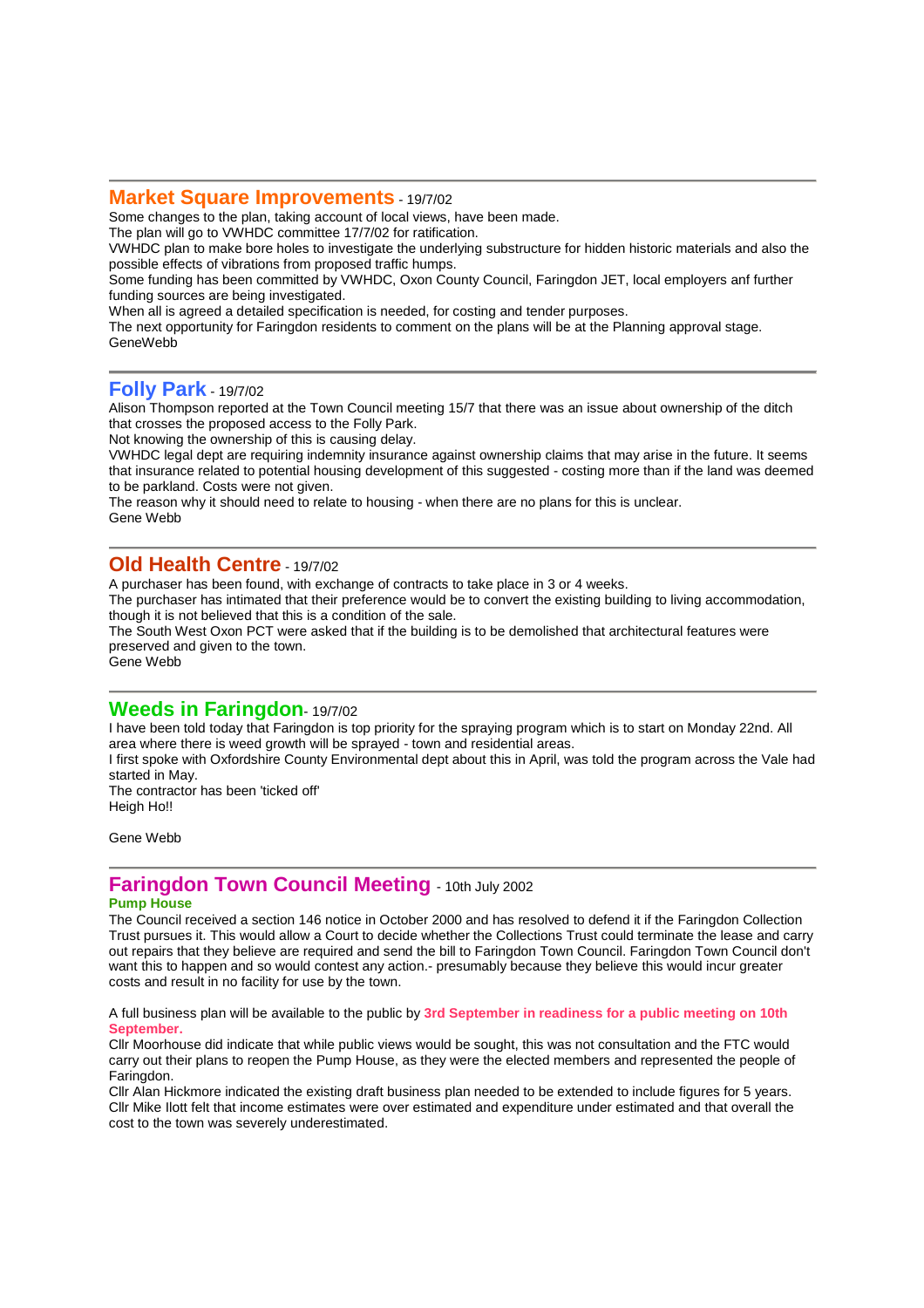Cllr Moorhouse said that £4k has been spent on roof repairs and it is his belief that the building does not let water in through the roof. He said that leaking pipes were repaired a while ago. It is estimated that £10k will be needed to deal with the asbestos problem, and though the situation with the tenant was not mentioned, it seems likely that the asbestos cannot be dealt with until the tenant vacates the building.

#### **Faringdon Cleanliness - or lack of**

2 members of the public put forward views that Faringdon was dirty and uncared for and they wanted something done about it

Cllr Judith Heathcoat(Oxon CC) said that the state of the streets was largely the fault of people - I think she meant dropping litter - not the weeds, the pigeon faeces, the bumps in the pavements and potholes in the road. Cllr Alison Thompson(VWHDC), when asked by Alan Hickmore what she was doing about it said that she had mentioned it and would ring again.

Cllr Jenny Young(FTC) said she thought it was a cultural issue.

Cllr Mike Ilott said he thought the Faringdon Town Council should lead on the dirty town issue

#### **Skate Park**

FTC have agreed to spend £1500 on hiring a mobile skateboard facility for one day. Date and venue to be decided. £1000 has been agreed for site evaluation - though the minutes do not indicate which site(s)

#### **VWHDC and Faringdon**

Alison Thompson (VWHDC) reported that the Vale had spent £180k on Faringdon in the last 18months - but she didn't say what it was spent on.

She said that a Libdem councillor had said recently 'Faringdon can't now complain they're being neglected (indicating they could have 18months ago)'

#### **Folly Path**

Cllr Judith Heathcoat said that the County was not responsible for the care of the upper part of the Folly path(above the archway) and that the Folly Trust was.

Through contact with the Folly Trust after the meeting I was told that the Trust has a deed showing they are responsible for the woodland area and the tower only.

Gene Webb

#### **More Traffic Calming** - 11/07/02

May we expect traffic calming measures in London Street also?, - I would have thought that this was a priority. Hilary & Gerald Taylor

ps. re Stanford Rd. - well, John, there are some expensive houses up there, perhaps your resident thought the upper part of Stanford Rd. was included in the purchase price!

#### **Stanford Road - Is it privately owned?** - 9/7/02

As a dog walker i was walking my dogs past over the turning for nursery view, & i was stopped by a resident from one of the houses up there & they told me that this part of the stanford road is "private" and rudely told me not to walk my dogs up here anymore.

So when did the county highways sell that part of the stanford road? i thought it was going to be reopened in the near future please can someone shed some light on this. Best regards John

#### **Traffic Calming** - 6/7/02

I heard last week that Oxfordshire County Council will be installing some traffic calming in Coxwell St/Rd as a high priority. Calming will be installed in Fernham Rd, Lechlade Rd, and Highworth Rd as a lower priority, but within the next 6-9months. Gene Webb

#### **Detrunking the A420** - 4/7/02

Changing the status of the A420 is driven by Government ethos that the road does not link to docks or airports so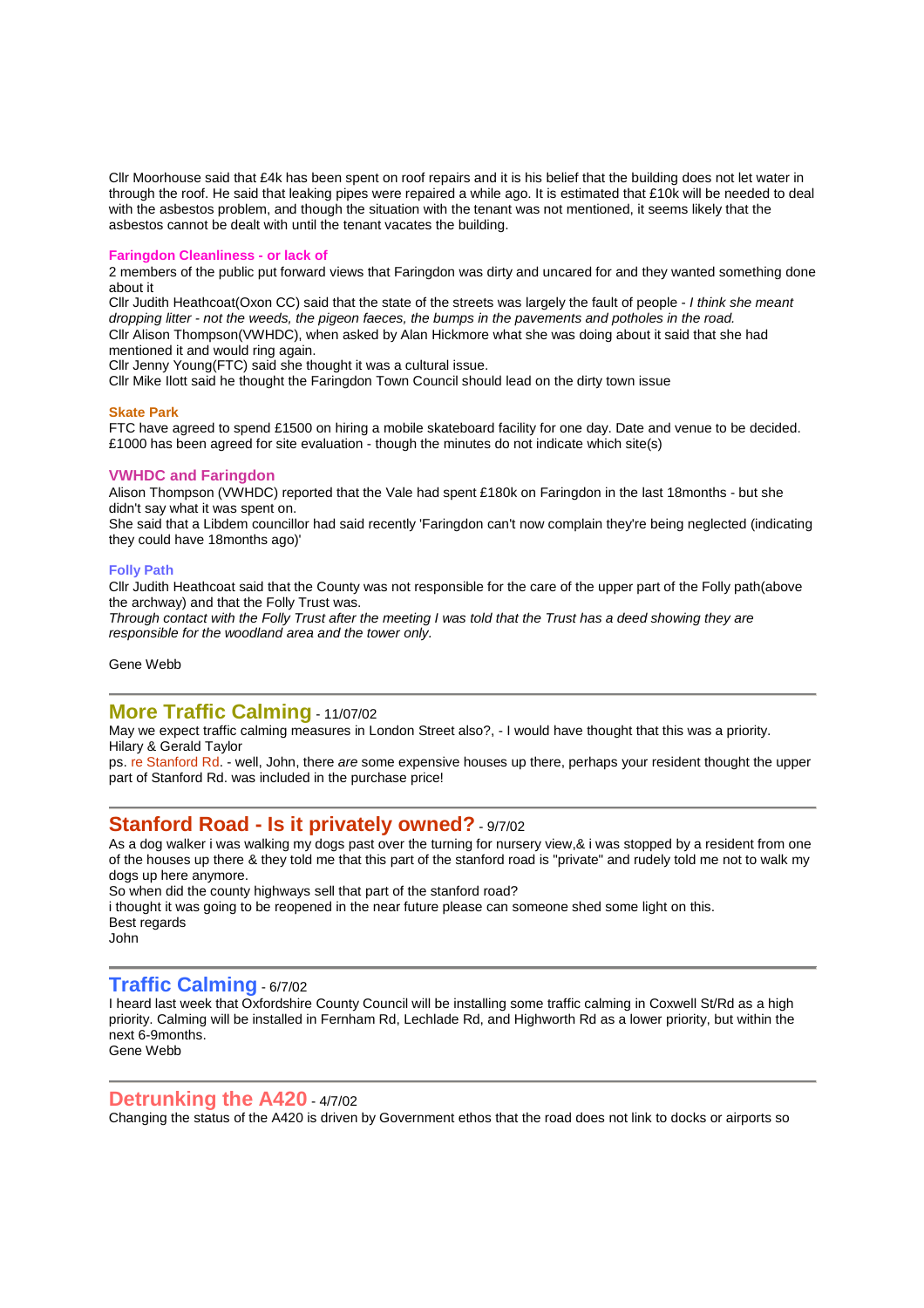only carries local, not international traffic.

Oxfordshire CC supports detrunking, although they have lodged an appeal against it.The road has already been demoted by the Government, it is now a non-core type of road and their next stage will be to detrunk. I have lodged an objection to this and received an acknowledgement.

However, I have moved my position slightly. Is it better to have the maintenance of a low priority non-core road with the Highways Agency (low funding and works priority) or is it better to have it under the OCC's control where it would be top of their schedule of importance for maintenance?

If it is detrunked the funding of the road maintenace will be transferred from The Highways Agency to OCC and there will be a 12 mth period of the two authorities working together.

All outstanding works, like Buckland/Gainfield, Littleworth and the A417 and A420 Stanford Road, Faringdon bypass roundabout will be undertaken - I am assured, although I remain to be convinced.

However, the Town Council and a landowner have lodged an amendment to the A417/A420 improvement plans. Both would like to see the Stanford Road re-opened.

I am against this as I think it would develop as a "rat-run". Because of this suggested amendment the A417/A420 scheme is on hold.

There are wider issues. Detrunking of the A420 could affect Watchfield and Shrivenham. They are worried that the Swindon Borough Council will see it as an open card to develop along the A420 and both villages could become satellites of Swindon!

So from a County Councillors point of view I have to ask what is best for the care of the A420, what is best for the care of the community. If an Inquiry is held this saga could go on and on!

Judith Heathcoat Oxfordshire County Councillor

#### **Asbestos at the Community Centre**- 26/6/02

Re closure notice on Community Centre because of the existence of asbestos in the building.

Interesting, considering that asbestos is present in probably half (nobody really knows) of the Vale schools as well. The kids will look forward to them being served closure notices!

Most people are well aware that asbestos is only a problem when building work near it (drilling, etc.) is necessary. Its "existence" is no reason for closing a building.

Dave Headey

#### **Clean up Faringdon Petition** - 19/6/02

I have sent the petition and an accompanying letter to each of the councils saying that i have been asked to get back to central tv news and the oxford mail as soon as i can with progress reports. Dom

#### **Public Services** - 22/6/02

One of the underlying problems is that there are too many service agencies involved

Care of the environment is fragmented across County, District and Town Councils - and even within these organisations there is more fragmentation as different teams do different bits - no one body/section has responsibility for the whole and those involved don't talk to one another, align contracts, care about the impact of what they don't do, and how it impacts another service.

I have been told many times - we don't do that - its them'

Public services have been charged by the government to 'join up'- but they are slow to do so, and I think reluctant because of the need to change working practises and let go of some of their power base. It's time it was changed- and the elected members are the ones to make it happen Gene Webb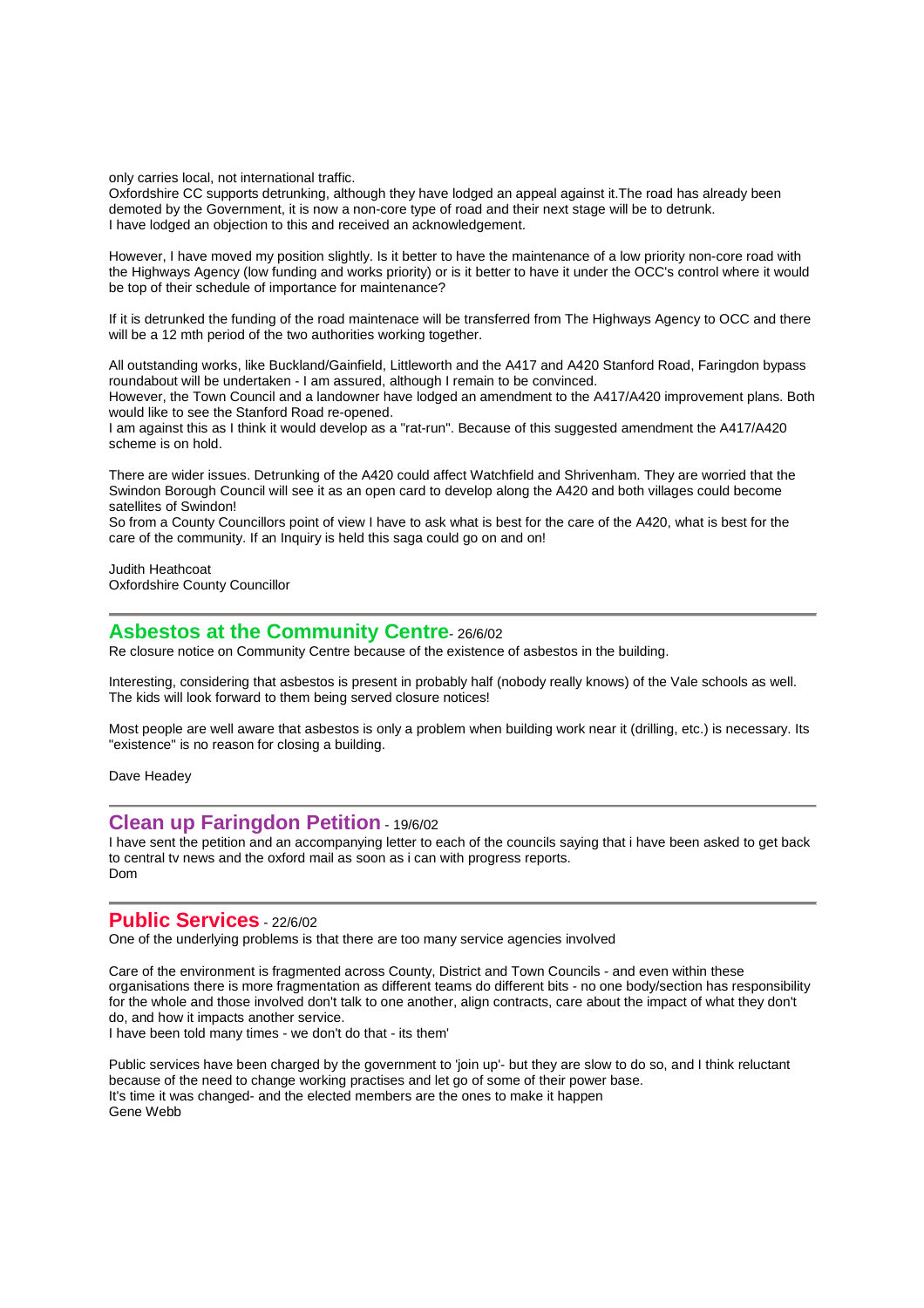#### **Street (lack of) cleanliness** - 19/6/02

Well done to those involved in this campaign.

We have informed the Faringdon Healthcheck team that we are unhappy with cleanliness of streets in the town centre, citing pigeon excreta etc.

We lived in Germany for 6 years where it is not unusual for streets not just to be swept but also washed down. We are in admiration of the Roundtable? team that set out every 6 months to scour the local verges for litter. It might be a good idea to advertise this more and get some normal volunteers to assist. I for one would help. Keep up the good work.

Gary Vale

#### **Folly rubbish again** - 17/6/02

Below is the reply to an Oxfordshire County Council member of staff who stated that the Folly was visited 4 times in 2001 -

'...... but there are 200 + people who will refute this. i will stand my ground and suggest that these 'visits' are no more than that. there is no way on gods earth that any proper clearance has been carried out on the folly path/stanford road 8 times in the last 2 1/2 years. absolutely no way whatsoever.

Easter this year was the first time in well over a year that any proper clearance has been carried out. some half hearted attempts were carried out at some point on the weeds on stanford road, and at top end of the path as well at some stage, but any 'visit' was a million miles from what is required.

- you need to get up there and see for yourself how repulsive it is. and try to get your guys to do something before someone other than my dog (cut on broken glass around folly in march) gets hurt and cc accountants start getting nervous about how much and what sort of insurance cover they have.

Surely time is going to be better spent getting it sorted from here on in Funding is not an acceptable excuse. not when several thousand pounds get spent putting up bogus 'historic' town

walls on park road, and when the cost of giving this work to half a dozen men/women on community service, at no cost, is all that is required.

Incidentally, i have someone lined up to sponsor the dogs mess bins, which should mean money to you guys of course, or the district? '

dom

### **Pavement potholes** - 15/6/02

My problem, as a wheelchair user, is the many potholes, some 9" deep round which you have to manoevre increasing the danger from traffic.

I would explain that I always travel in the roadway and not on the pavements. These not only go up and down at each house entrance but also slope towards the road pulling you that way.

I will therefore look forward to pothole repairs as a priority.

Hector Paroussi

### **Folly Path** - 17/6/02

If this is about the discarded cans & Bottles and the danger to dogs being walked there, what about the foul mess that dog owners allow their dogs to do when they walk them?

The path is not safe to walk children up there, nor does it encourage many from using the path. Geoff Smith

#### **Cleanup the Folly campaign** - 15/6/02

Many of you will have seen the piece on Central TV news about the sorry state of the paths and pavements leading up to the Folly. This follows on from the collection of over 250 signatures in support of the campaign. See the Oxford Times article

Do give us your views on talkingpoints@faringdon-online.co.uk Gene Webb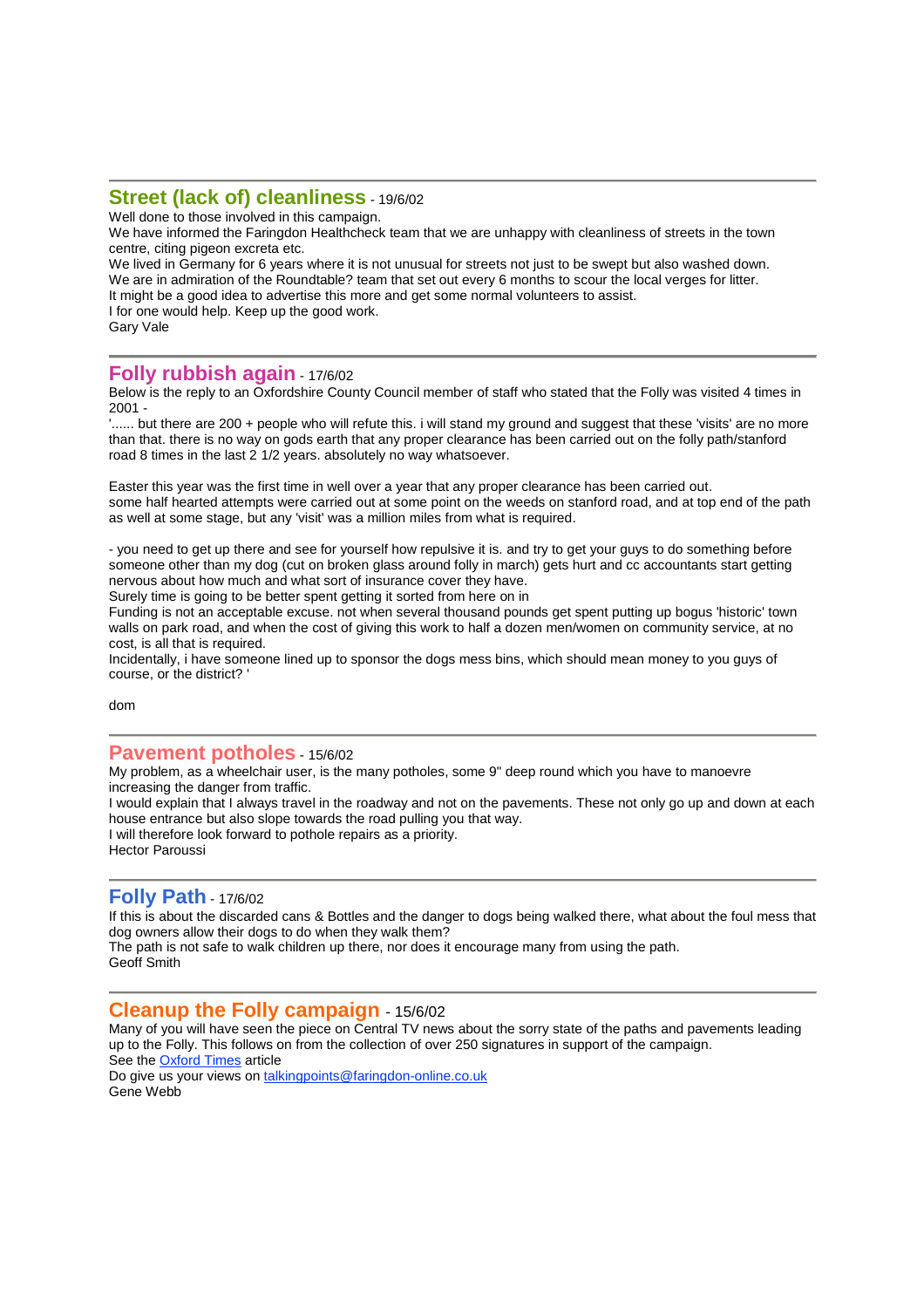#### **Stanford Road Weeds** - 15/6/02

I'm not sure what you are expecting about S.Rd, but have you noticed how the road on the l/h side is disappearing into the verge and is now 2/3 ft narrower than the r/h side? 2 other points.

The Council seem to have given up using weedkiller on the footpaths etc and as a result there are weeds in every nook and cranny.

The other thing is that there are a number of houses with hedges encroaching on to the footpaths, in some cases by as much as half of the original width (and more) of the path. Ron Fox

#### **The Green Dragon** - 15/6/02

At last - the pavements of Faringdon are being swept properly - Biffa/Vale have employed a Faringdon man who clearly intends to do a thorough job. There is already a noticeable improvement in Marlborough St and other parts of the Town Centre.

I've contacted the Vale to suggest that they get in touch with the County, who are responsible for getting rid of weeds in the pavements, so that this mans efforts are even more effective.

(In April, the County did say they would spray at least once this year - but is yet to be done)

Gene Webb

#### **Heads in the Sand**- 10/6/02

Taking on board the councillors excitement that the folly path had been cleared just before easter (nearly 3 months ago), i thought i'd check it out myself this weekend just gone, to see how exciting it really is.

imagine my surprise at counting 14 separate dog turds before getting to the bench half way up, and nettles to the side fast approaching six feet and ready to bow over thereby preventing access to any elderly people in wheelchairs let alone small children.

such a charming place.

when are the council going to get off their backsides and force this onto the cc's agenda.

by the way, the latest count on the petition to clear the place up on a regular basis is 210 plus. Do the council give a damn? they have a lot of convincing to do to prove otherwise. Dom Matterson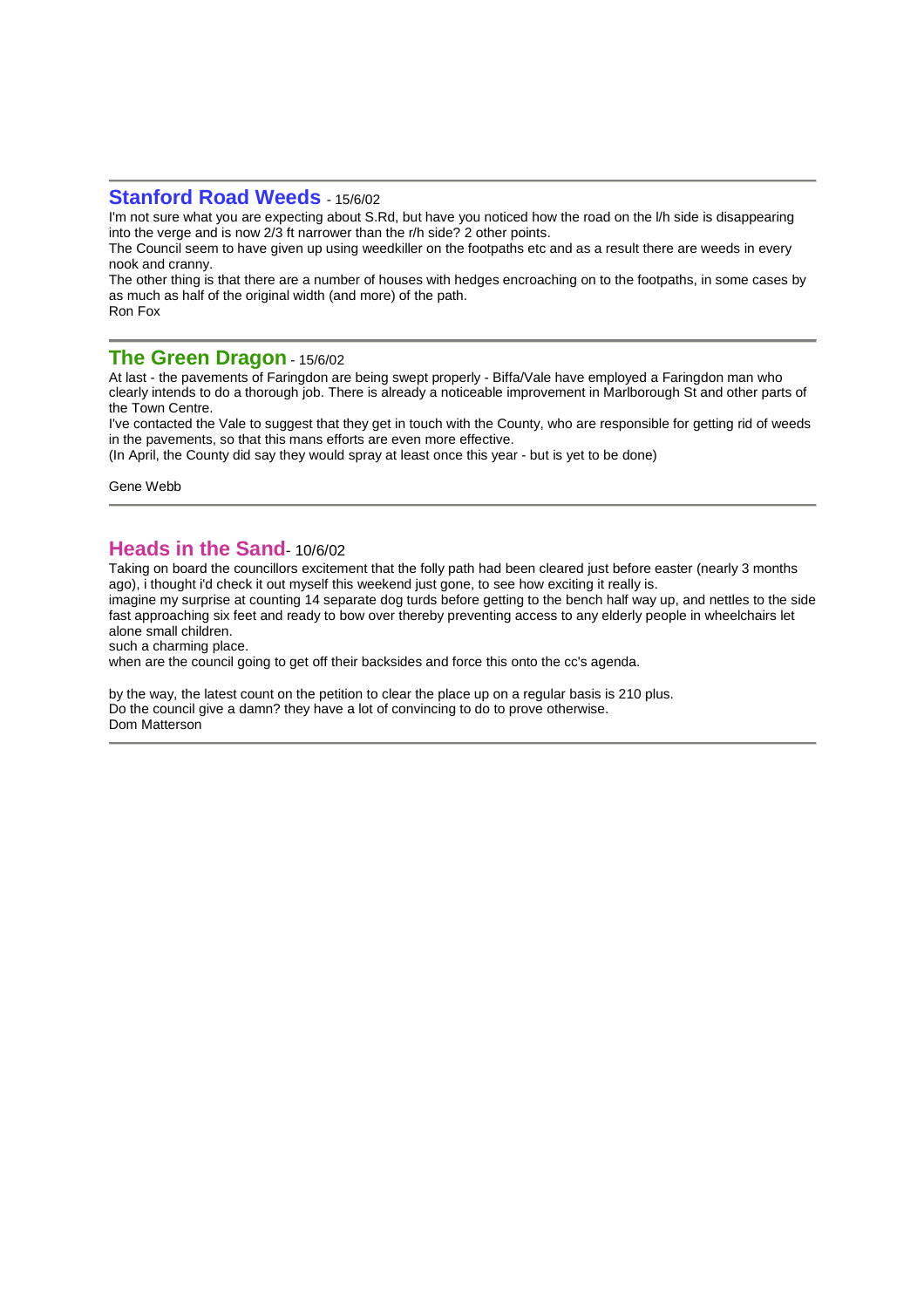### **Car Parking in Lechlade Road**

Visiting a friend in Lechlade road the other evenng, I could not help but notice the predicament of all the residents of the cottages there, who have no places except on the road and squeezed along the roadside on the raised verges to park their cars.

The nearby school yard, however, remained empty and padlocked.

It seems like a sensible idea to share this space and allow residents to park their cars there say, between four thirty pm and eight am.

One of the local residents tells me that the education authority has been approached, but wouldnt allow residents to park their cars there without payment.

Would it really cost the authority anything? Isnt it time common sense prevailed over tribalism? Hilary Taylor

## **Access to field behind Willes Close** - 31/5/02

I've heard that a planning application has been made for the erection of industrial buildings in the field between the Peugeot maintenance garage(Industrial Estate), the footpath and the track at the end of Southampton St.

Presumably there will be access roads needed from the industrial estate.

Wouldn't it be good if there could then be access to the land behind Willes Close (Town Council preferred place for a skate park).

This could open up the possibilities in how this land is used (it's owned by Faringdon/Town Council)- perhaps a Community Centre, or even housing to make some money for the town? G Webb

## **Broadband in Faringdon** - 30/5/02

I've heard that Oxfordshire County Council have a project to install Broadband communications to the Community College and the library (where there will be 3 PCs)- should happen during 2003, but it seems the project is already running late.

It seems it is not being extended to other areas of the town - it's an Education dept project so presumably their world is only schools and libarraies - seems an opportunity lost.

Still it is(or will be) a step forward

G Webb

### **Town Cleanliness- or lack of it(2)** - 30/5/02

I know the folly trust do it once a year, but as regulars, and small children know, this is not enough. besides, when it was done at easter, this was the first time in 18 months, in which time it had grown to be repulsive, and a natural draw for mispent youth.

and if I get one more pathetic excuse about the wrong type of weedkiller, diversion of funds from little kiddies the sick or the elderly, I'll do my nut.

Dom Matterson

## **Town Cleanliness or-lack of it(1)** - 30/5/02

In response to the councillor...

the comment states very clearly at the start that the responsibility lies with the county council and that the town council's responsibilty is to make sure views are heard and represented fully at county level. not that the folly or the trust is the reponsibility of the tc. it also states the the cc will get the petition when the time is right.

Where does the word "ultimately" appear in that comment, in relation to the town council or indeed anything? is the councillor feeling a little defensive? does he protest too much?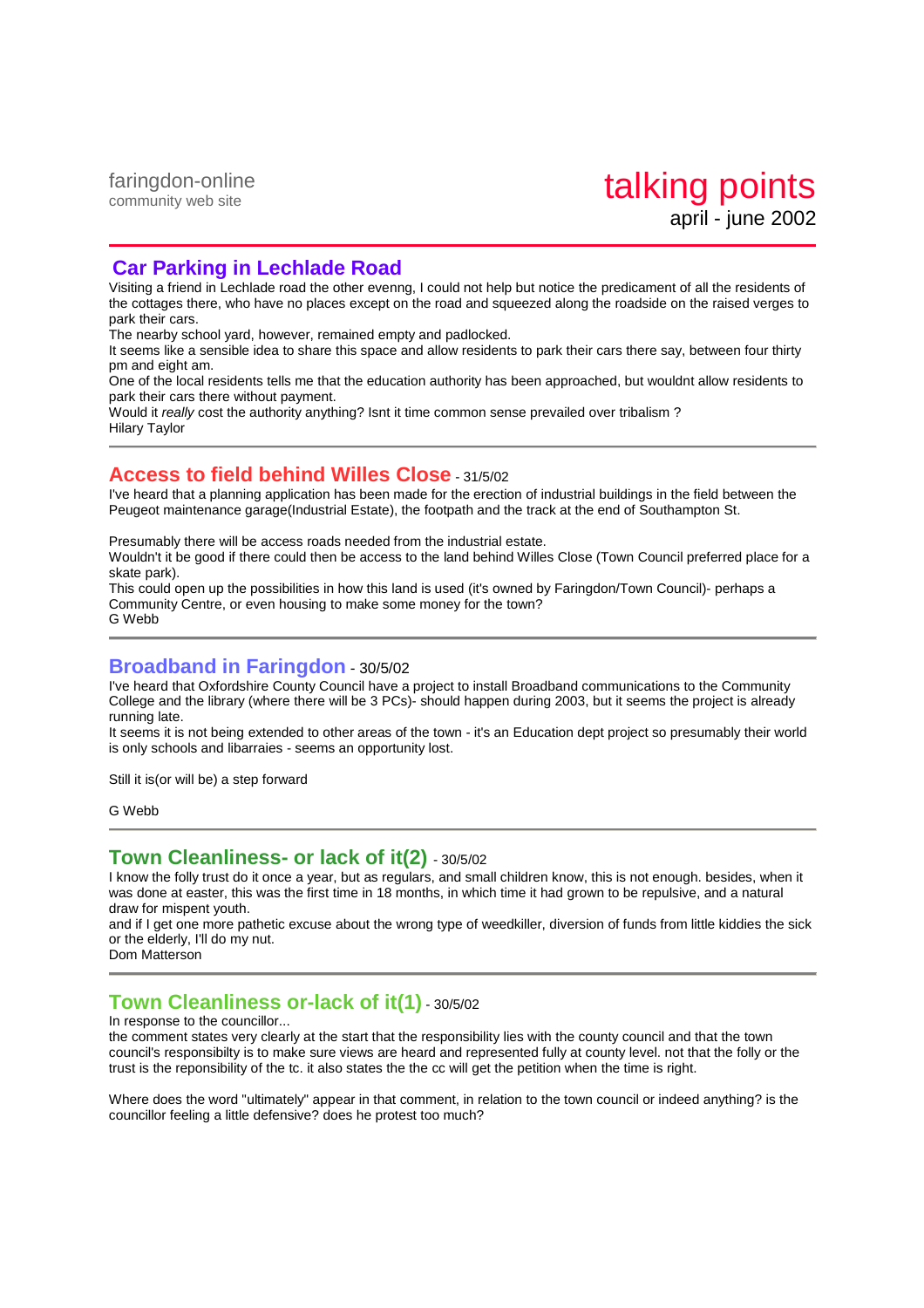I'm glad the tc have been making representations to the cc and its representatives, I quote, "for a very long time", thereby of course demonstrating what a toothless unit they are and what a complacent and arrogant organisation the cc is.

As regards the recent pre easter clearance of the folly path, congratulations. What do you want ? a biscuit? Once in 18 months is not good enough. sustained improvement is what is required, and not just the folly path. the approach to folly path is disgusting as well. come to that most of the london road wall is overgrown as is the short footpath leading towards the sudbury house hotel.

When visitors come in to faringdon via london road, is their first impression a) "my what a sweet well maintained near the cotswolds historic market town this must be..." or is it

b) "God almighty, i'm glad our own town council get more done in our town than this lot here.... yuk. lets not move here dear, the councils obviously don't care, what a filthy looking place".

Perhaps it is time to put up a couple of naff bogus park road style 'historic town walls' on london road for a few grand. far better to spend money like that than clean the place up. Dom Matterson

### **Cats Eyes on the A420** 18/5/02

Has anyone noticed the magic cats eyes along the A420 - around the area of the pub and the corner before the Longcot straights. They look like normal cats eyes until you look in your mirror and see them glowing behind you. How do they do that? Does anyone know??

Josephine Wood

## **Weed Killing** 18/5/02

Apparently the County has employed a contractor to spray weeds in South Oxfordshire- hopefully this includes Faringdon, especially the Stanford Road.

They won't be coming around to clear away dead weeds, as it is too expensive. It is not certain whether there will be a second spraying later in the year, as it is not known how much this one will cost!! G Webb

#### **Old Health Centre**18/5/02

I have been told by someone at South Oxfordshire PCT that sale of the Old Health Centre was advertised in the Oxford Times and Estates Gazette. Sealed bids have been received and it is thought that the preferrred bid is under negotiation. No timescales were given. G Webb

## **Old Town Hall**

I've heard it said that the Old Town Hall - lovely though it is - does not raise enough income to cover its expenses. This was true of the Corn Exchange for 01/02 too - and that's with the Vale WHDC owning the building and presumably having responsibility for some repairs.

Not sure what the Town Council can do to make the Old Town Hall viable- but it doesn't seem a good idea to plan even more meeting rooms (eg the Pump Rooms (Community Centre)) in the town that will need to be subsidised from our Council Tax.

Gene Webb 14/5/02

### **Detrunking A420**

This is the moving of responsibility for the road from a national highways body to Oxfordshire County Council It seems that the County Council agree to detrunking in principle, but there will be some detailed points to discuss, of which most important locally, will be any plans to improve A417/A420 junction.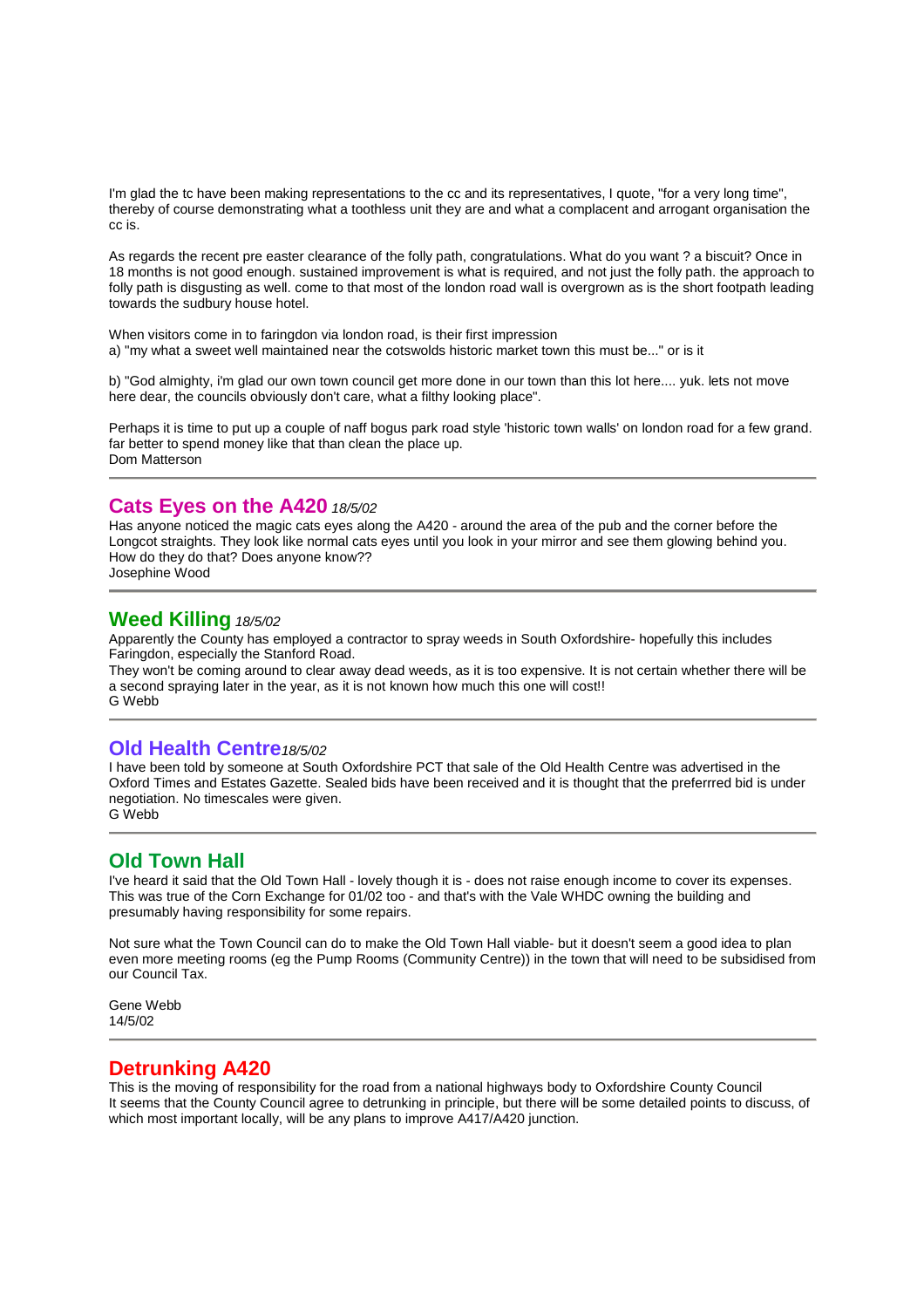I don't really know what the pros and cons of detrunking are - only that the Town Council and Judith Heathcoat (County Cnclr) have formally objected to the proposal.

Perhaps one of you have more info?

G Webb 14/5/02

#### **All Saints Church - wall repairs**

Due to decisions made by former councillors (in the 1970s) maintenance of the walls that surround All Saints Church and grass cutting in the churchyard are the responsibility of the Town Council.

I have been told that a quotation of £30k has been received to remove the ivy and repair the front wall (Church St). The JET group have decided this is too much money and are seeking a quotation from a local builder. It seems that the Church are making no contributions towards this repair cost.

The church and surrounds are an important feature of Faringdon, and so should be well cared for- just seems a bit unreasonable that the Church bears none of the costs.

G Webb 14/5/02

#### **The Folly Access**

. Sorry to keep on but I really can't allow you to get away with comments like "responsibility goes back to the Town council who are ultimately responsible". It just is not true.

The Folly Trust is a completely independant organisation set up by Lord Berners to maintain the Folly. At no time has the Town Council had any ownership or responsibility for it or for the access to it.

You should also know that the Town Council has been making representations to the County and the County Councillor (who is the person you should be addressing) for a very long time. In fact action has been taken as anybody who has been up to the Folly recently will know.

It really is about time that you used your excellent site to to complain and comment to the correct people and bodies.

Cnclr Hickmore 14/5/02

#### **More on the state of Faringdon Streets**

I agree with Alison Moore, and it is the County Council who are responsible for the paths and general maintenance of Stanford Road and the lower part of the main Folly path. It is the Folly Trust who are responsible for the upkeep of the top end and the paths and benches around the Folly itself.

It is the County Council who will get the petition when the time is right, backed up with (god willing) local press, radio and television coverage.

However, 'subbing out' the maintenance to the Folly Trust does not mean that the Council are free of responsibility. If the Trust can't/won't pull their weight, then the responsibity defaults back to the Council, to whom they are answerable. Councils love to hide behind this kind of fudge.

It is the Town Council's responsibity to make sure that the residents' views are heard and represented fully at County level, and it is they who have the job of leaning on the CC if work needs to be done.

The town council would love to absolve themselves of blame at the first opportunity, but should remember their responsibilties.

On the point of residents looking after their own, absolutely, but if the Council leave a place looking like a dump then people will treat it like a dump. If it is kept respectable, then people will treat it with more respect. A little naive? Perhaps, but I'll bet once it is done and acted upon, people will behave differently.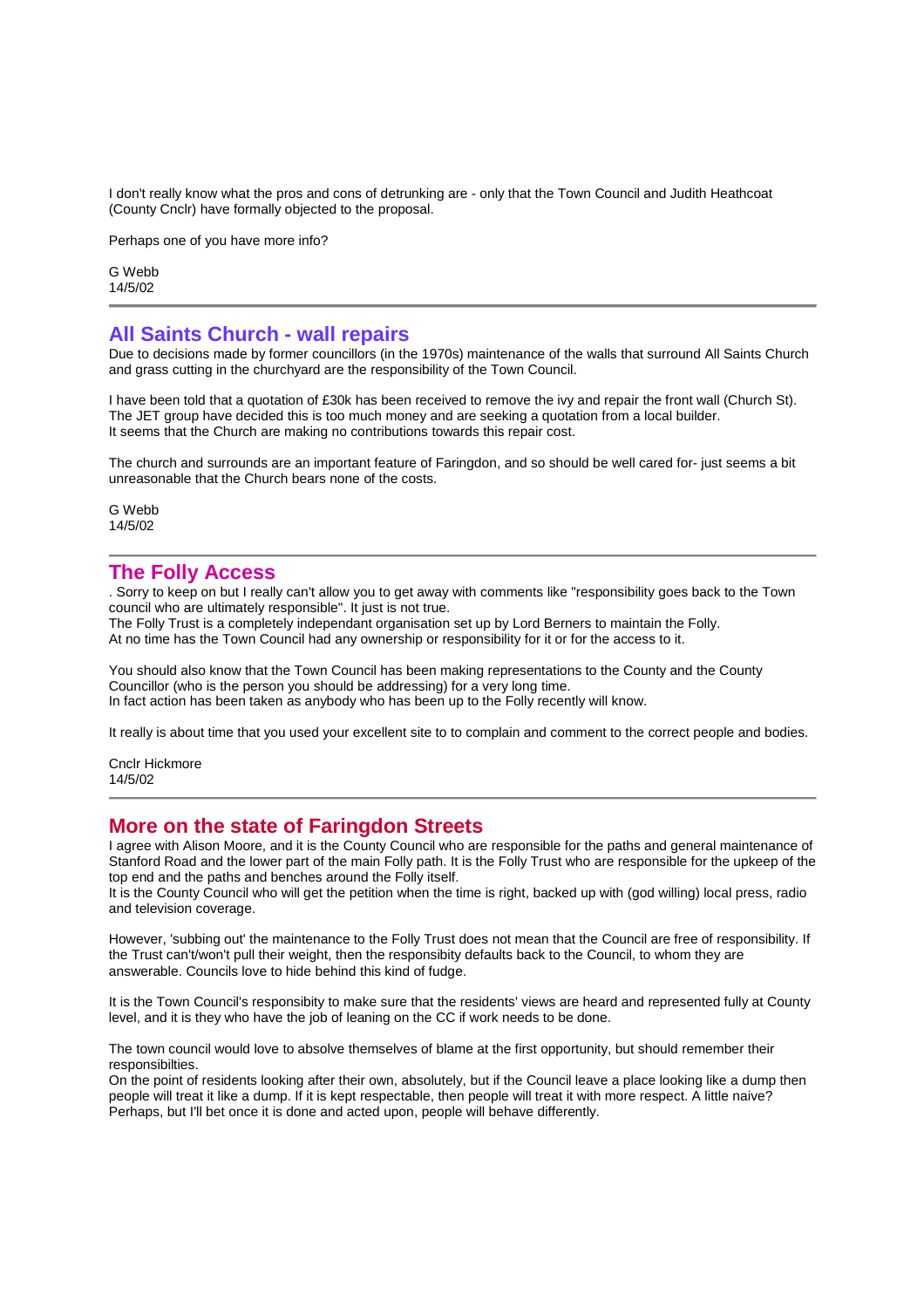Congratulations on the car park toilets. just goes to show what we can get done. That was another classic example of council negligence, that borders on near complete contempt for Faringdon, and its residents. It is somewhere else that you can't take your children in Faringdon.

Far better for them to link up with lots of foreign towns and spend our money going there rather than clean their own up.

And they always fall back on nice bit of emotional blackmail about ramps for the disabled or underprivileged this or that. In the hope that we will go away.

As for feeble excuses about EU regulations and weedkiller, for the abundance of unwelcome weeds across the town... instead of having lots of infernally dull meetings, why don't they pop over to Wantage and ask them how they keep their square and streets clear of weeds, or Chipping Norton.

As someone once said (and I'm not sure who) - "Rome wasn't built by having meetings....Rome was built by killing people".

A little strong perhaps, but I know what they mean.

Dom Matterson 13/5/02

## **Faringdon Loos - comment**

"Loo of the year competition". Yes this has been running for many years. It is a national competition which for some years was won by the gents loo at Shepherds Bush Green. An amazing place which had goldfish in glass cisterns and was always kept immaculately. I don't know if it still exists in the same way.

Until recently (about 18 months ago) the public loo in Faringdon was highly commended and the then cleaner was congratulated in full Council (VWHDC) for her dedication and the excellent state of the toilets.

Unfortunately the demands of cleaning it five times a day was too much after four years and she resigned. A great shame.

I believe the VWHDC has had problems replacing her - hence the terrible condition it got into. This really is the sort of thing which District Councillors should deal with!!

Cnclr Alan Hickmore 13/5/02

## Faringdon Public Toilets- progress

I sent my comments and photographs to the appropriate body, in Abingdon, and I am delighted to say there has been an improvement.

Long may it continue, and I am looking forward to the day when litter bins appear in the building, and when the disabled toilet is -er- open for business.

Hilary Taylor , 8/5/02

PS: I was bemused to learn that there is a 'Loo of the Year' competition. Can anyone illuminate this subject for us? Make comments or make a complaint about cleanliness to VWHDC via Email martin.litherland@whitehorsedc.gov.uk

# **Fancy Walking into This?**

| Disgusting isn't it?? But this is what you see when you visit   |  |
|-----------------------------------------------------------------|--|
| the public lavatories in the car park in Faringdon. Not only    |  |
| you, but me, and any other residents, tourists, visitors to the |  |
| town. We pay for these lavatories to be regularly cleaned.      |  |
| yet, out of interest, I have visited them on a number of times  |  |
| recently and found on each occasion the floors littered with    |  |
| empty bottles, cigarette ends, and miscellaneous debris. I      |  |
| know that public loos get dirty quickly but the ones in         |  |
| Faringdon aren't inundated with visitors, so where is the       |  |
| cleaner - for whom we are paying?                               |  |
| <b>Hilary Taylor</b>                                            |  |
|                                                                 |  |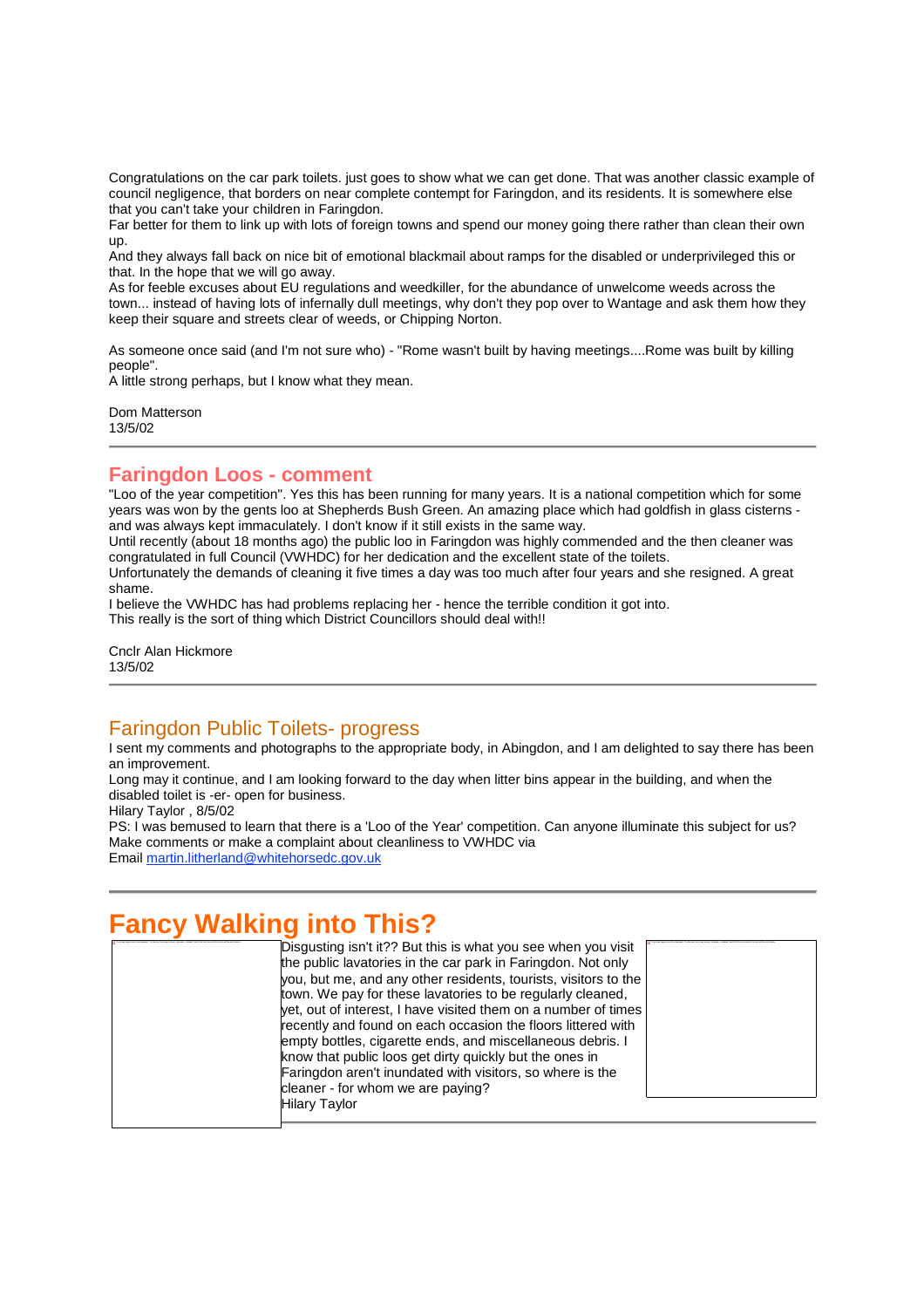## Comment re Conference in Faringdon 23/3/02 item (below)

The conference which was called to explore the development of rural market towns in the South East was a vital and important step in raising the profile of Faringdon among our fellow parishes and towns - but also amongst future funding agencies when we reach the next (implementation) stage (of the Healthcheck). It is very important that everybody in the Town is committed to the project so that we can see Faringdon develop in the way that the Townspeople want.

I am interested that "GW" can't see the relevance (or accuracy) of my comments. I would like to see more on this - rather than a somewhat broad and unfounded statement.

Cnclr Alan Hickmore

### Street Cleanliness in Faringdon

Where as I agree totally about the comments on the state of the litter, dog mess, broken glass, I think it should be remembered that it is the people of Faringdon themselves who create the mess.

We do need new dog bins up on the Folly Hill, and in Stanford Road, the bins elsewhere in the town are very well used.

We need to ensure that the correct Council and Councillors are nagged to get these jobs done.

I don't believe that the Town Council has any control over the maintenance of Folly Hill, I think that it is the Vale of White Horse and the Folly Trust, but perhaps our Town Council can apply pressure again to get these problems sorted.

Faringdon is a Town with so much to offer but it is the residents we need to educate about litter. There is going to be a clean up Faringdon day on Sunday 5th May, usually only Town Councillors and 6/7 turn up for this but hopefully this year there will be a few more , meeting at the Corn Exchange at 11am.

I think the Website is Great!!!

Alison H Moore 25/4/02

### Helping the police with their enquiries/work - Faringdon Police Station

If you have some free time available and want to help the local community, become part of the police volunteer support team.

To help the police have more time to be out and about in the town, give help with routine office work, reception and working with the public.

There is no upper age restriction. You specify the hours you can give. The police will provide any training that is needed.

More info on www.thamesvalley.police.uk/recruiting/indexvol.htm Contact jenni.collins@thamesvalley.police.uk

## Faringdon Healthcheck

One area of the Faringdon Healthheck is to look at the existing transport and traffic situation, identify problems and come up with suggestions of how it could be improved.

So if you would like to comment on public transport, parking in Faringdon, traffic issues - congestion, speed etc, please email me and I'll incorporate your views in the study Gene Webb 23/4/02 genewebb@clara.net

### NEIGHBOURHOOD WATCH relaunch, Westland Road

At a meeting in the Bell Hotel yesterday, a small number of residents met to relaunch at least part of Neighbourhood Watch in Westland Road. I was asked to be the local co-ordinator for the lower end section.

If you wish to contact me on any subject to do with neighbourhood watch you have three alternatives as shown below Hector Paroussi, 25 Westland Road

Westland Road (Lower End) Faringdon Co-ordinator.